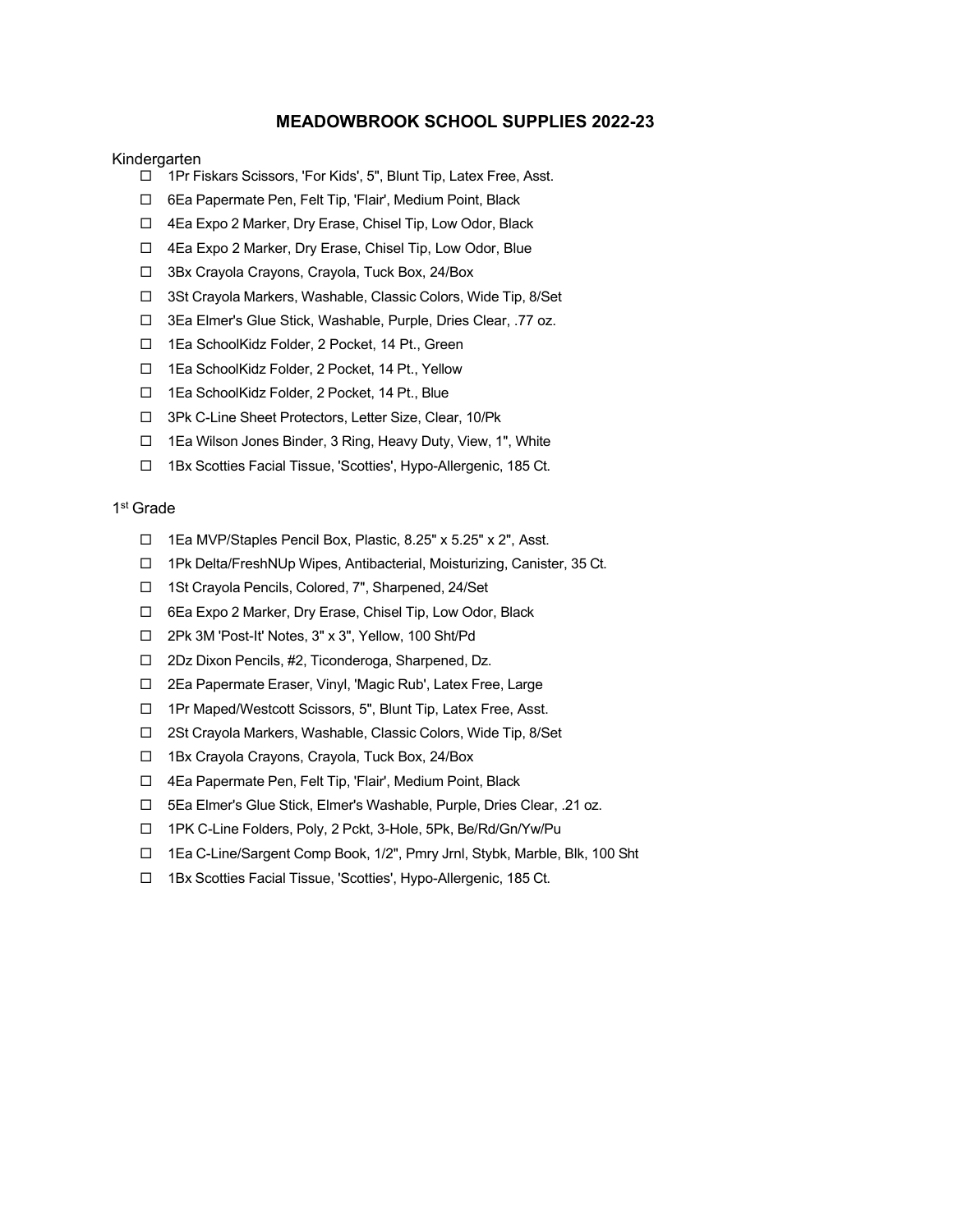# 2<sup>nd</sup> Grade

- □ 1Pk Delta/FreshNUp Wipes, Antibacterial, Moisturizing, Canister, 35 Ct.
- □ 2Ea CLI/Staples Eraser, Pink, Large, Latex Free
- □ 3Ea Expo 2 Marker, Dry Erase, Chisel Tip, Low Odor, Black
- □ 1St Crayola Markers, Washable, Classic Colors, Fine Tip, 8/Set
- □ 4Dz Dixon Pencils, #2, Ticonderoga, Sharpened, Dz.
- □ 2Ea Liqui-Mark Pen, Felt Tip, Fine Point, Black
- □ 2Ea C-Line/Bazic Composition Book, Marble Cover, WR, 100 Sheets, BLK
- □ 1Pr Maped/Westcott Scissors, 5", Pointed Tip, Latex Free, Asst.
- □ 1St Crayola Markers, Washable, Classic Colors, Wide Tip, 8/Set
- □ 6Ea Elmer's Glue Stick, Elmer's Washable, Purple, Dries Clear, .21 oz.
- □ 1Bx Crayola Crayons, Crayola, Tuck Box, 24/Box
- □ 2Pk C-Line Folders, Poly, 2 Pocket, 2Pk, Be/Rd
- □ 1Pk SchoolKidz Notebooks, Spiral, 3Pk, WR, 70Ct, Blue/Red/Grn
- □ 1Pk SchoolKidz Folders, 2 Pocket, 6Pk, Be/Rd/Gn/Yw/Pu/Blk
- □ 1Ea CLI Ruler, 12", Plastic, Inch & Cm, Center Holes, Asst.
- □ 3Ea Highland/SPLS Stick On Notes, 3" x 3", Yellow, 100 Sht/Pd
- □ 1Ea Wilson Jones Binder, 3 Ring, Heavy Duty, View, 1", White
- □ 1Bx Scotties Facial Tissue, 'Scotties', Hypo-Allergenic, 185 Ct.
- □ 2Pk C-Line Sheet Protectors, Letter Size, Clear, 10/Pk
- □ 1St Crayola Pencils, Colored, 7", Sharpened, 12/Set

## 3rd Grade

- □ 2Ea Clorox Wipes, Disinfecting, Bleach Free, Lemon Scent, Cnstr, 35 Ct
- □ 5Dz Dixon Pencils, #2, Ticonderoga, Sharpened, Dz.
- □ 1St Crayola Pencils, Colored, 7", Sharpened, 24/Set
- □ 5Ea Expo 2 Marker, Dry Erase, Chisel Tip, Low Odor, Black
- □ 1St Crayola Markers, Washable, Classic Colors, Fine Tip, 8/Set
- □ 2Ea C-Line/Bazic Composition Book, Marble Cover, WR, 100 Sheets, BLK
- □ 1Pk SchoolKidz Notebooks, Spiral, 2Pk, WR, 70Ct, Blue/Red
- □ 3Ea Elmer's Glue Stick, Elmer's Washable, Purple, Dries Clear, .21 oz.
- □ 5Ea CLI/Staples Eraser, Pink, Large, Latex Free
- □ 3Ea Highland/SPLS Stick On Notes, 3" x 3", Yellow, 100 Sht/Pd
- □ 1Ea CLI Highlighter, Chisel Tip, Yellow, w/Pkt Clip
- □ 2Ea Liqui-Mark Pen, Felt Tip, Fine Point, Black
- □ 2Bx Scotties Facial Tissue, 'Scotties', Hypo-Allergenic, 185 Ct.
- □ 1Pk SchoolKidz Folders, 2 Pocket, 5Pk, Be/Rd/gn/yw/pu